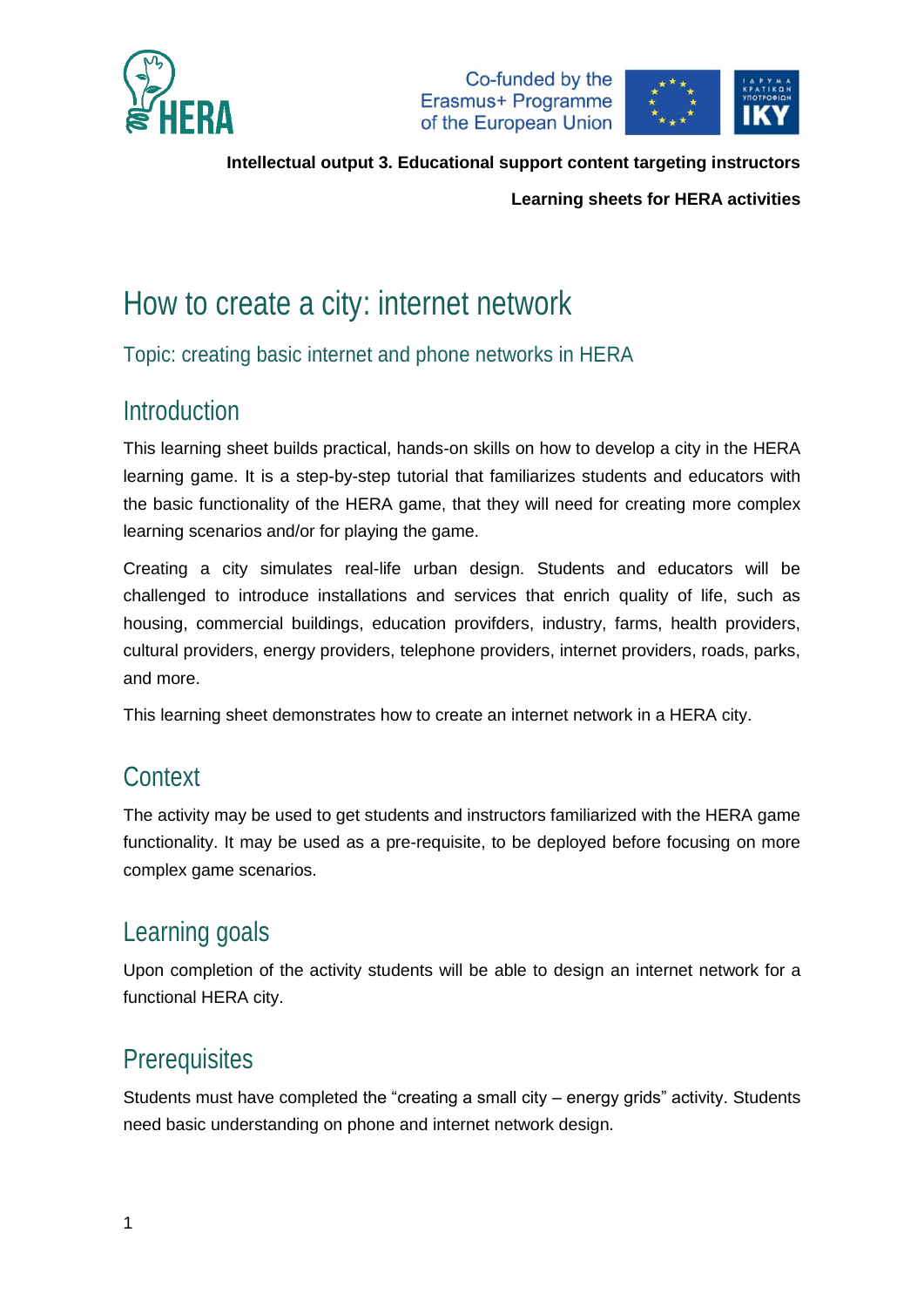





**Intellectual output 3. Educational support content targeting instructors**

#### **Learning sheets for HERA activities**

#### Audience

Engineering and economics students and instructors using the HERA game for developing problem-based learning skills.

## Core concepts

- **Internet:** A global computer network providing a variety of information and communication services through standardized protocols.
- **Fiber optic cable:** An assembly similar to an electrical cable but containing one or more optic fibers that are used to carry light, providing higher data network capacity.
- **DSL cable:** An assembly for data transfer used in internet and phone networks.

#### Description of the scenario

During the activity students design a functional internet network that includes an ISP provider, ISP street stations, fiber optic, and DSL cables. To ensure that the network works properly, students and educators are encouraged to follow specific guidelines described below.

### Suggested class activity

1. To demonstrate the design of an internet network, first create a hospital in your city by selecting the public services button and then the hospital tab at the bottom of the screen menu  $\left( \frac{1}{2} \right)$ .

You will notice that to function properly the building requires medium voltage electricity, an internet connection, and a phone connection as indicated by the thumbnails that appear on top (see [Figure 1](#page-2-0) below).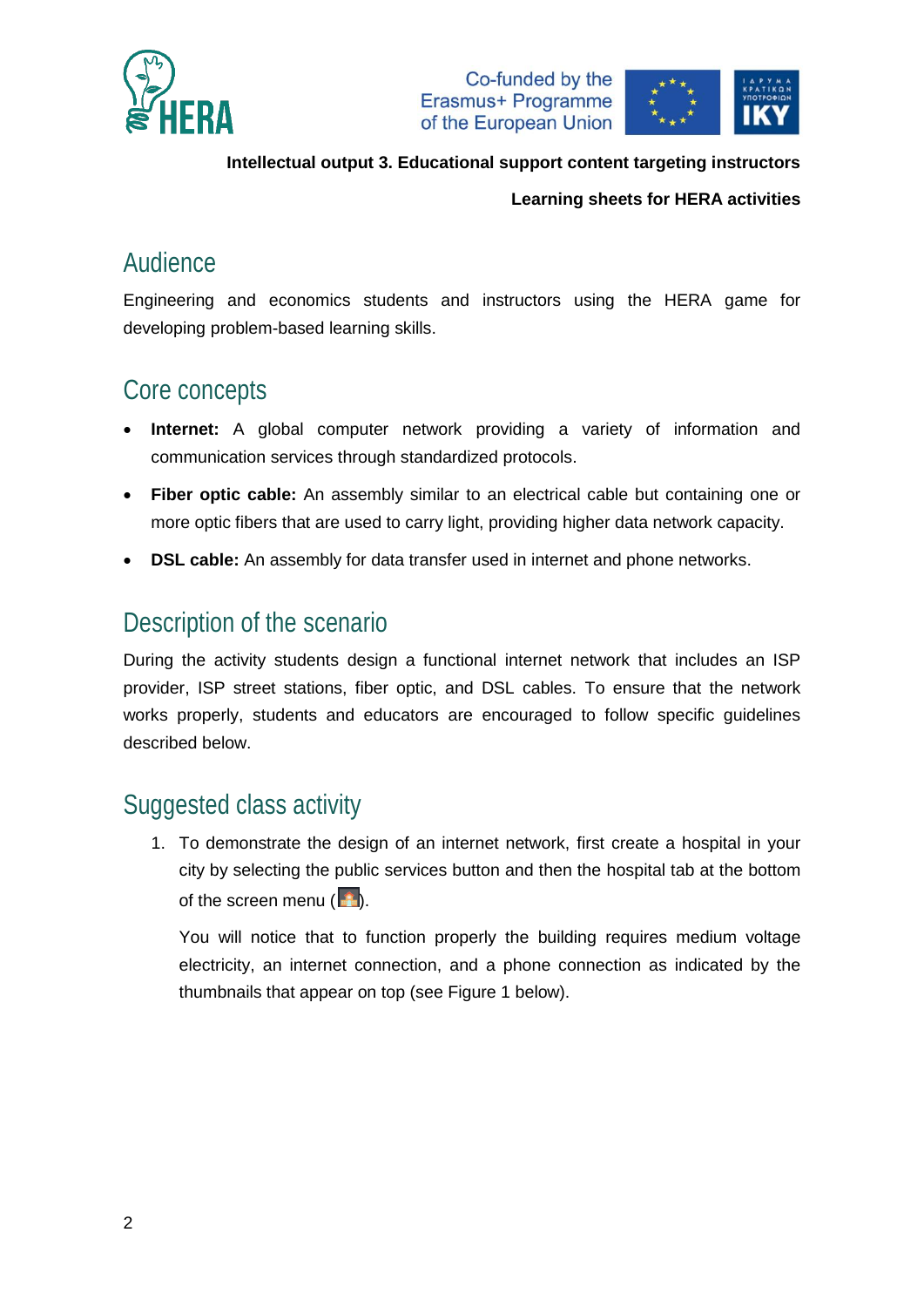



#### **Intellectual output 3. Educational support content targeting instructors**

#### **Learning sheets for HERA activities**



Figure 1. Build a university (left); then build an ISP core building (right).

- <span id="page-2-0"></span>2. If the ISP building is built adjacent to the road, as demonstrated in the figure, you will not need additional energy network connectivity as the road is "conductive". If the building is not built adjacent to the road, then you will need to connect it to the electricity network as any other building.
- 3. Build an ISP street station by clicking on the infrastructure button  $\left(\frac{1}{2}\right)$  then selecting the internet tab at the bottom of the screen menu. Connect the ISP core building to the ISP street station with a fiber optic cable; then connect the ISP street station to the university with a DSL cable. You may also connect the ISP street station to the neighborhood houses with a DSL cable. The internet network is now functional (see [Figure 3](#page-3-0) below).



Figure 2. Create an ISP street station (left); connect the ISP core building to the ISP street station with a fiber optic cable; connect the ISP street station to the university with a DSL cable (right).

- 4. Connect the hospital with the medium voltage transformer through medium voltage cables using the infrastructure button and then the energy tab at the bottom of the screen menu (see [Figure 3](#page-3-0) below).
- 5. Install an antenna of your choice to introduce phone services to the hospital by clicking on the infrastructure button and then selecting the phone tab at the